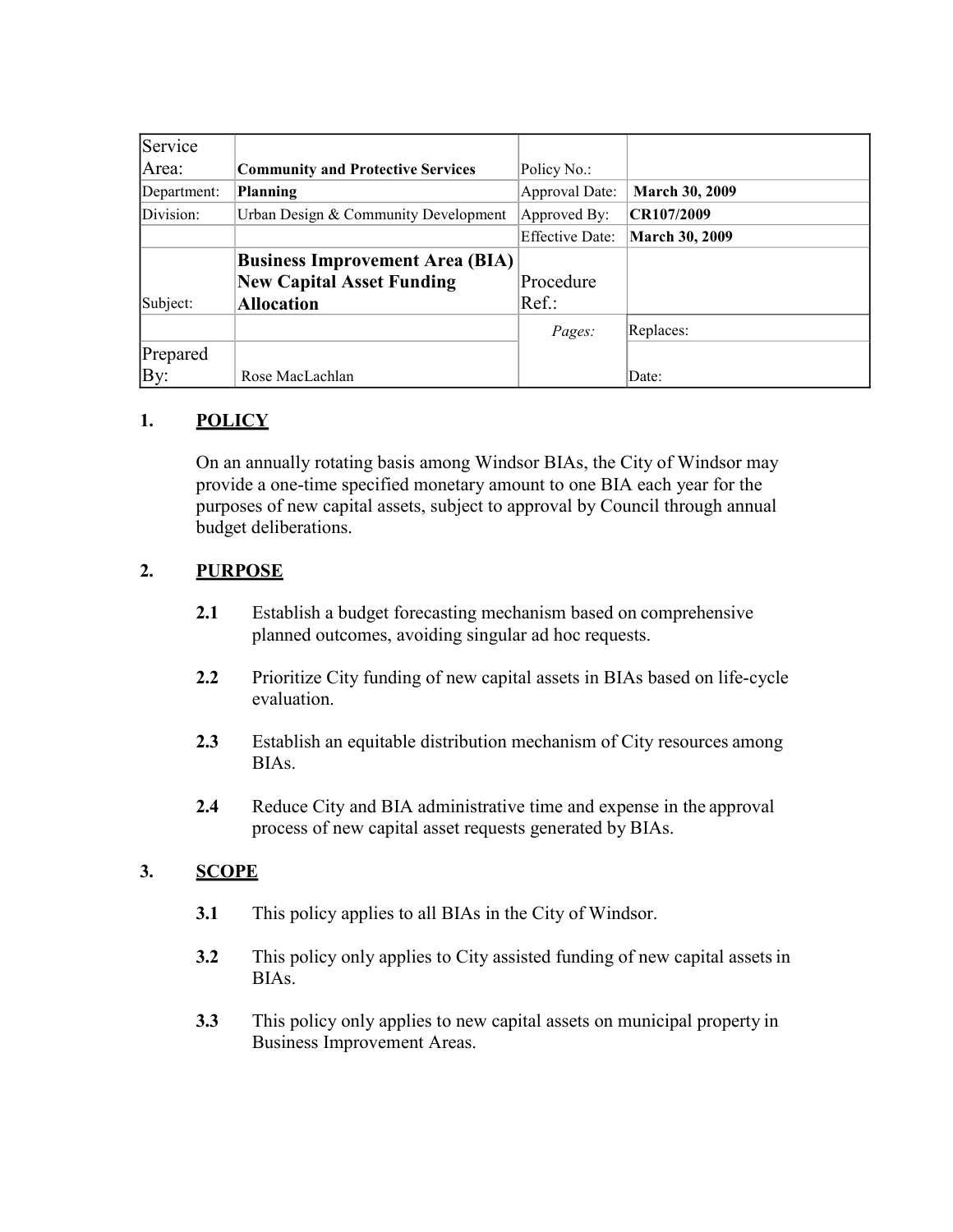## **4. RESPONSIBILITY**

- **4.1** City Council is responsible for:
	- **4.1.1** Approving new capital asset funding in a prioritized BIA on 0- 100% cost-share determined annually based on project merit.
	- **4.1.2** Approving all changes proposed to this policy.
- **4.2** In compliance with Section 5 below, the Planning Department is responsible for:
	- **4.2.1** Establishing procedures or forms that may be adopted to implement this policy;
	- **4.2.2** Revising this policy as directed by CityCouncil;
	- **4.2.3** Liaising with BIAs in their preparation of new capital asset requests;
	- **4.2.4** Managing the process of receiving new capital asset requests in BIAs and vetting them through City Administration;
	- **4.2.5** Informing all BIAs at least annually of the status of all City assisted funding of new capital assets in BIAs;
	- **4.2.6** Establishing Project Review Teams composed of City Administration with the responsibility and experience appropriate to each BIA new capital asset request;
	- **4.2.7** Reviewing the effectiveness of this policy at least once during each City Council term and reporting to Council any recommended changes.
- **4.3** General Managers are responsible for ensuring their staff are:
	- **4.3.1** Participating in Project Review Teams and capital asset deterioration analyses in a timely and effective manner to not unduly delay City Administration's vetting of City assisted funding of new capital assets in BIAs;
	- **4.3.2** Implementing the BIA new capital assets approved by City Council and assigned to their service area, in accordance with normal accounting and processing of appropriate work order procedures.
- **4.4** Each BIA is responsible for preparing and submitting its requests to Administration for City assisted funding of new capital assets that meet the Governing Rules and Regulations outlined in section 5 below, on or before the specified policy and procedure deadlines.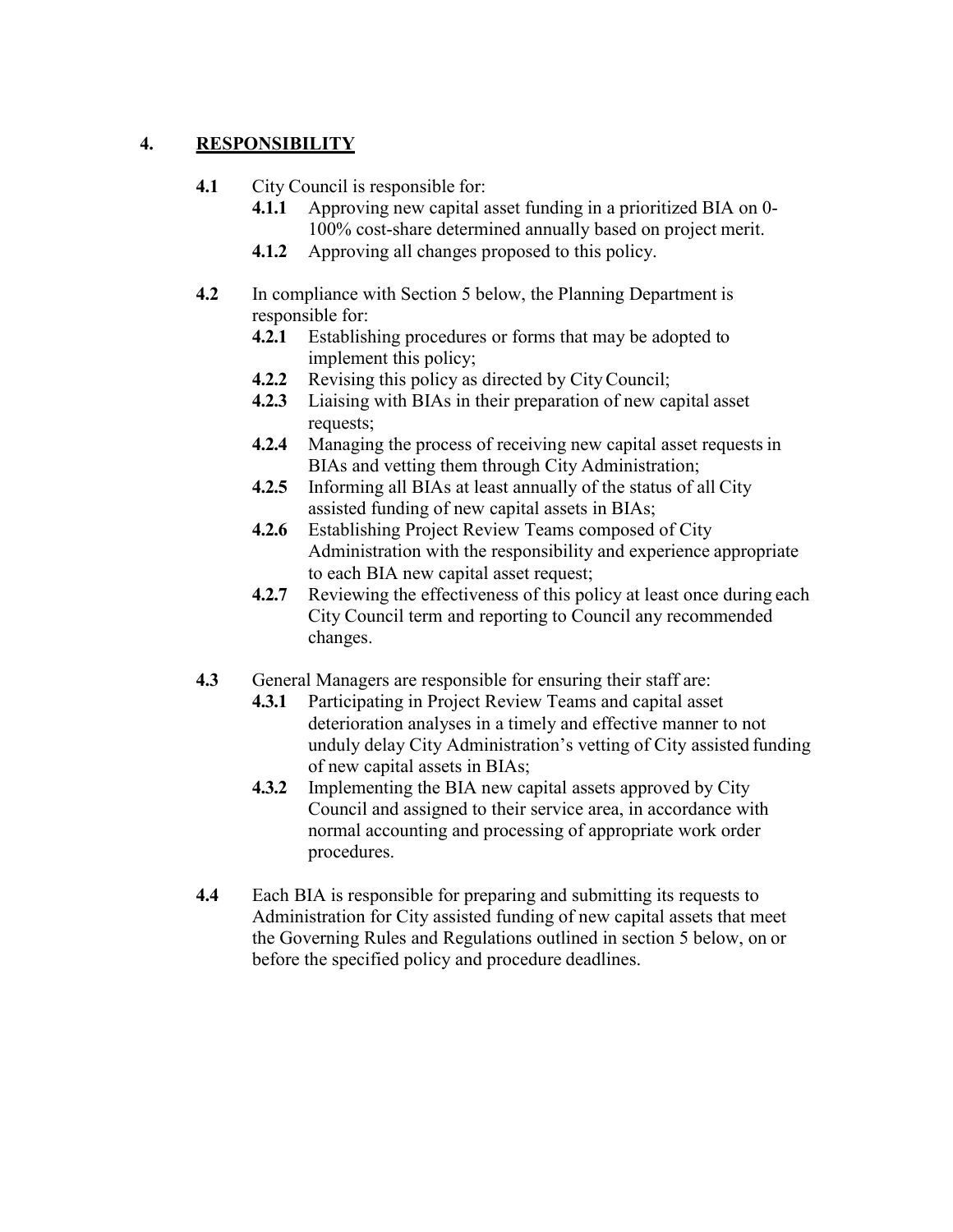## **5. GOVERNING RULES AND REGULATIONS**

#### **5.1** Definition of Capital Asset:

The BIA New Capital Asset Fund is to include the following streetscape elements on a new project basis:

- **5.1.1 permanent** infrastructure beyond the City standard such as paving treatments, in-ground planters, trees, sidewalk and roadway lighting fixture, street name signs, street furnishings, water fountains and features, etc..
- **5.1.2 affixed** elements including gateway markers, fixtures for displaying flags and banners, orientation and wayfinding signs and maps, etc…; and
- **5.1.3 temporary**/seasonal elements such as holiday decorations, accent lighting, plantings, etc...
- **5.2** BIAs eligible for new capital asset funding meet the following requirements:
	- **5.2.1** BIA has been in existence for more than 3 years.
	- **5.2.2** BIA Board of Management approved by City Council.
	- **5.2.3** A BIA Capital Asset Audit Form and BIA New Capital Asset Request Form are completed by the BIA in collaboration with City Administration and maintained/updated on an annual basis.
	- **5.2.4** The BIA budget and new capital project request are discussed at a membership meeting in accordance with the provisions under the Ontario Municipal Act and approved by City Council for the year that the new capital asset funding is to be provided.
	- **5.2.5** BIA has complied with the City of Windsor administrative/financial requirements and is in good standing with the City of Windsor Finance Department including the annual preparation of audited financial statements.
	- **5.2.6** BIA has complied with application and evaluation timelines established by the BIA new capital asset funding allocation procedure.
	- **5.2.7** Applicants will present their submission to a Project Review Team comprised of City Staff. Team will vary according to type of project.
- **5.3** The following criteria apply to City funding of new capital assets in BIAs:
	- **5.3.1** Total project costs include interest/financing charges.
	- **5.3.2** The Fund must not be used in such a way that would supersede an existing policy or capital project established by Council Resolution.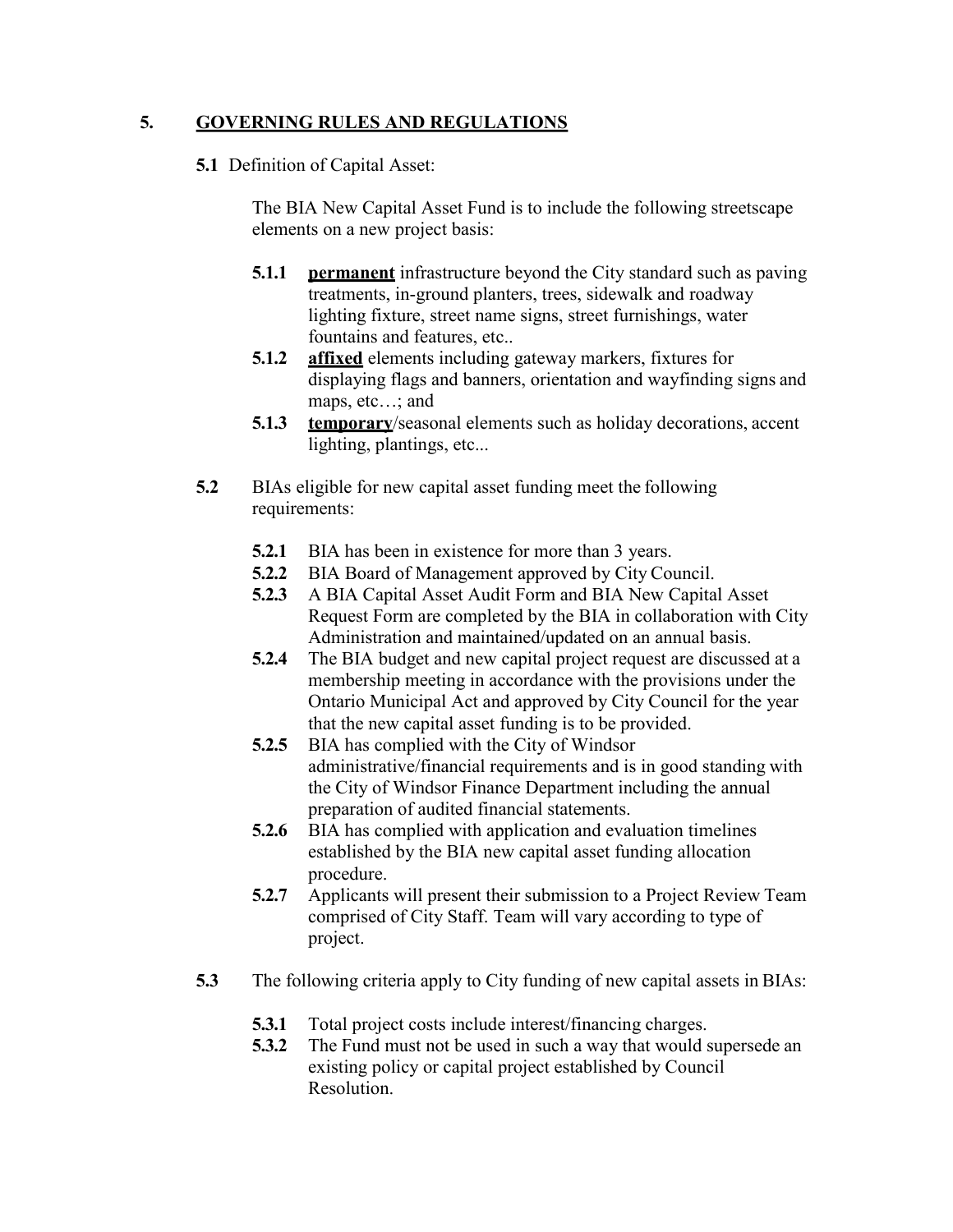- **5.3.3** Administration shall report to City Council any new capital asset project which has not begun within one calendar year of its approval by Council Resolution and may request that Council reassign the BIA new capital asset funds to another BIA.
- **5.4** Applications to receive the BIA new capital asset funds will proceed on a two-step process as follows:

## *5.4.1 Step 1: Project Summary*

- a) BIA submits a completed BIA New Capital Asset Request Form and completed current Capital Asset Audit, in accordance with submission deadline established by City Administration.
- b) Administration submits all completed Project Summaries and provides a recommendation to Council on three prioritized BIAs based on Evaluation Criteria outlined in section 5.5.

# *5.4.2 Step 2: Concept Plan*

- a) Upon Council approval of BIA's new capital asset request, the BIA must provide greater project detail (project description, cost-estimate, etc…) by completing a BIA New Capital Concept Plan following meetings with City Staff to discuss project timetable, design/scope, administration/supervision, cost/financing, etc.
- b) Since the project is a City-BIA partnership funding initiative, City Administration and the BIA must sign-off on the final BIA New Capital Concept Plan in order for it to be submitted to City Council for final budget approval.
- c) The BIA New Capital Concept Plan must be completed in accordance with submission deadline established by City Administration which takes into consideration the City of Windsor's 5 year capital budgeting process.

## **5.5 Capital Request Evaluation/Prioritization**

The Project Review Team shall evaluate new BIA capital asset requests based on the following criteria:

- **5.5.1** The request meets eligibility requirements outlined in this policy;
- **5.5.2** The project appropriately addresses the level(s) of capital asset deterioration identified in the BIA Capital Asset Audit Form;